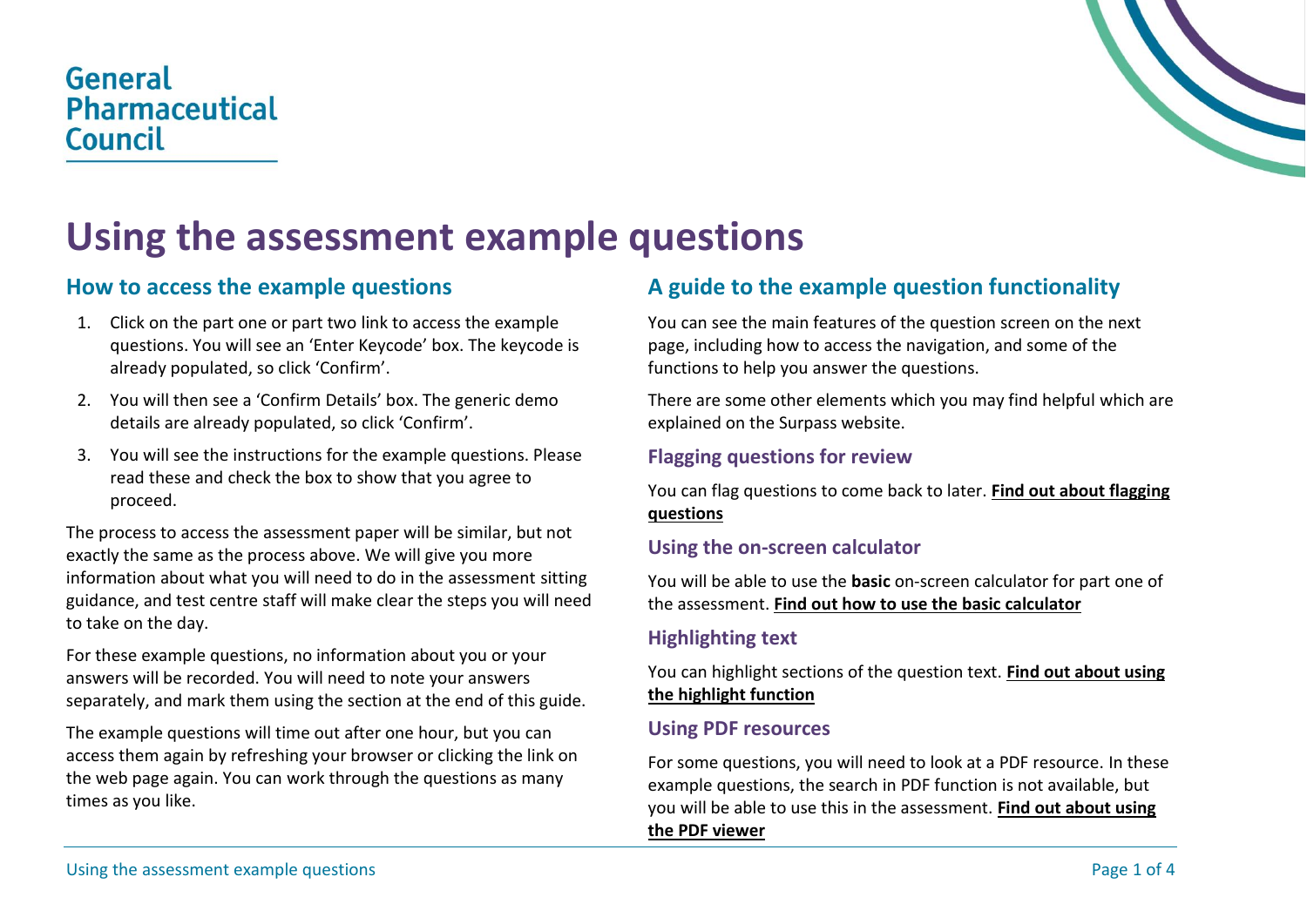#### **Figure 1: A example question page**



Using the assessment example questions example the structure of 4 and 2 of 4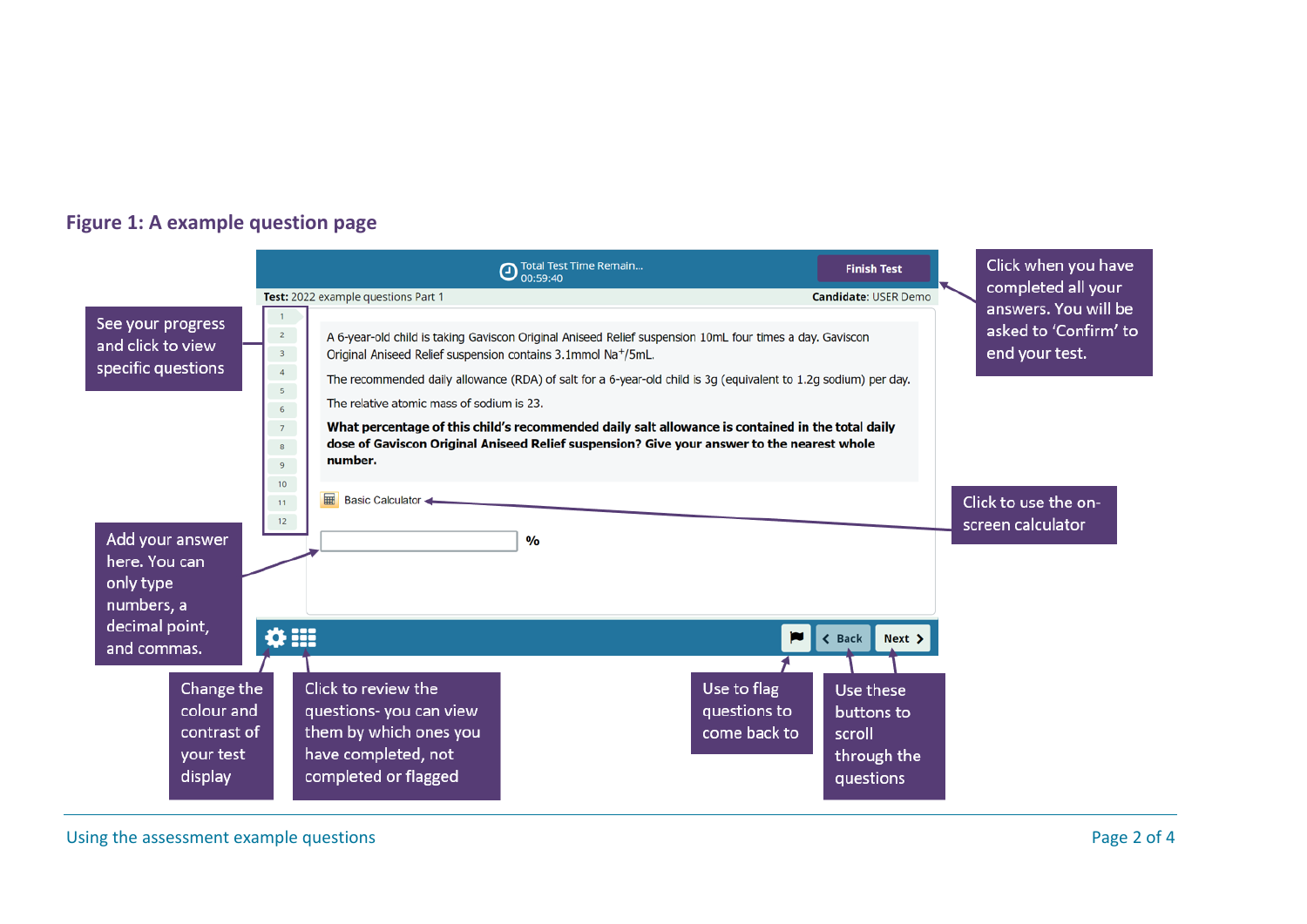#### **Answers**

#### **Table 1: Part one**

| <b>Question number</b> | <b>Answer</b>   |
|------------------------|-----------------|
| <b>Question 1</b>      | 48 %            |
| <b>Question 2</b>      | 134 minute(s)   |
| <b>Question 3</b>      | 86 mL/hour      |
| Question 4             | 270000 units    |
| <b>Question 5</b>      | 84 mL           |
| Question 6             | 8 capsule(s)    |
| <b>Question 7</b>      | $355$ tablet(s) |
| <b>Question 8</b>      | 0.92 mL/hour    |
| Question 9             | $0.5$ mL        |
| <b>Question 10</b>     | 223 mL          |
| <b>Question 11</b>     | 4g              |
| Question 12            | 771.42 pounds   |

#### **Table 2: Part two section 1 answers**

| <b>Question</b><br>number |              | <b>Answer</b>                                                                                                                            |
|---------------------------|--------------|------------------------------------------------------------------------------------------------------------------------------------------|
| <b>Question 1</b>         | B.           | colchicine                                                                                                                               |
| <b>Question 2</b>         | D            | stop taking pioglitazone straight away and<br>see her GP as soon as possible                                                             |
| <b>Question 3</b>         | E            | subconjunctival haemorrhage                                                                                                              |
| <b>Question 4</b>         | D            | fentanyl '75' patch every 72 hours                                                                                                       |
| <b>Question 5</b>         | E.           | Streptococcus pneumoniae                                                                                                                 |
| Question 6                | $\mathsf{C}$ | ramipril                                                                                                                                 |
| Question 7                | C            | provide general advice about the condition<br>and recommend the use of paracetamol for<br>the headache and general aches as<br>necessary |
| Question 8                | B            | common                                                                                                                                   |
| Question 9                | $\mathsf{C}$ | 30 days                                                                                                                                  |
| Question 10               | E            | naproxen                                                                                                                                 |
| <b>Question 11</b>        | A            | to improve adherence                                                                                                                     |